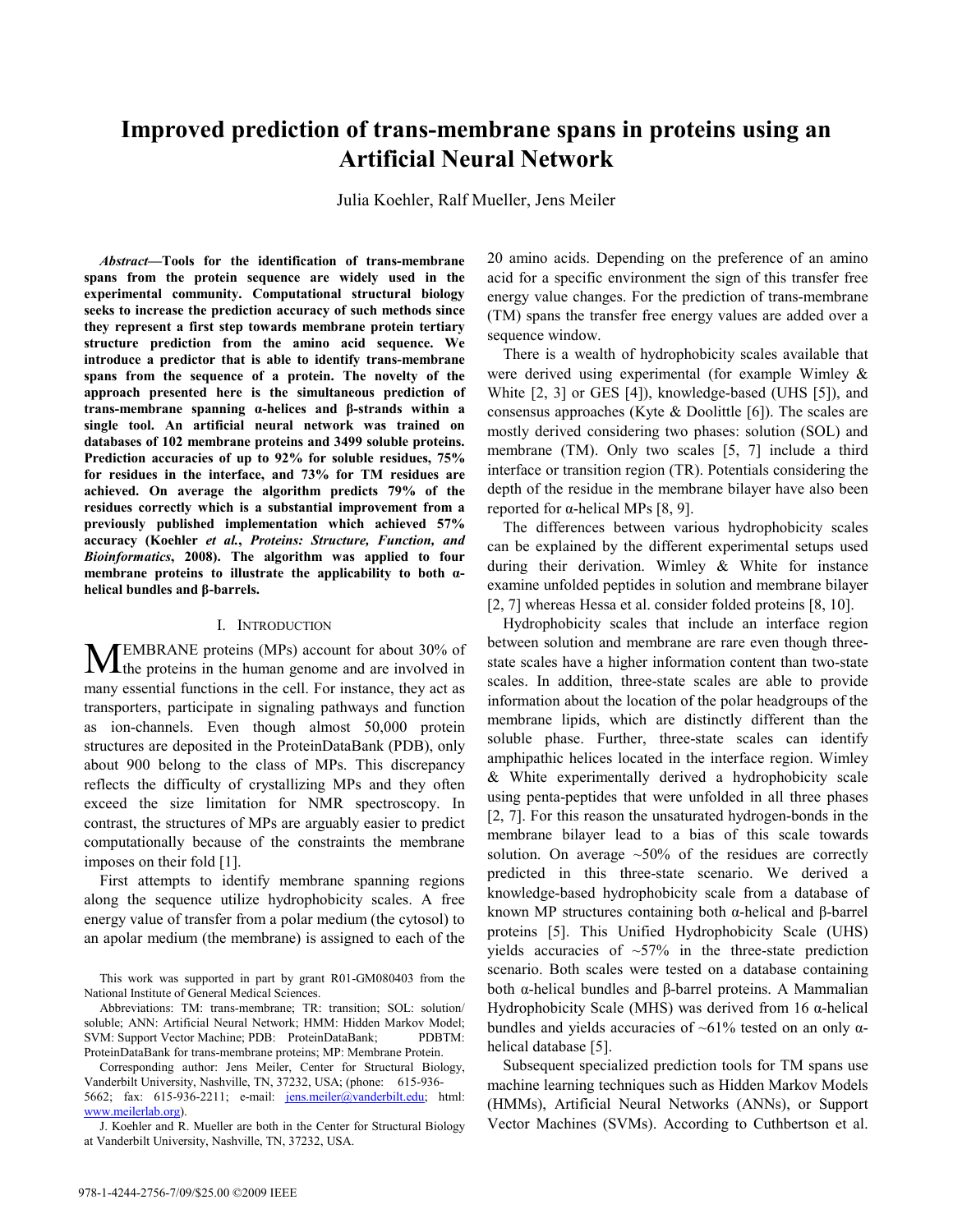[11] Split4 [12], TMHMM2 [13], and HMMTOP2 [14, 15] are the most successful TM  $\alpha$ -helix prediction tools available. Split4 [12] uses basic charge clusters and amino acid attributes to define the correct topology of the helices. TMHMM2 [13] is an HMM trained on a dataset of 160 both single- and multi-spanning proteins and has according to their developers 97% accuracy. HMMTOP [14] utilizes the evolutionary information of multiple-sequence alignments and is based on the notion that topology is governed by the difference of the amino acid distributions in different parts of the protein rather than the amino acid composition itself. The successor HMMTOP2 [15] incorporates experimental information into the topology prediction. Other methods include PhDhtm [16] (which uses two consecutive ANNs and multiple-sequence alignments), TMMOD [17] (which is based on TMHMM, but differs in training procedure and loop models), and TopCons [18] (a consensus prediction server combining five different predictors).

The most successful methods for β-barrel proteins are according to Bagos et al. [19] HMM-B2TMR [20] and PROFtmb [21, 22], both HMM-based methods. HMM-B2TMR is sequence-profile based and therefore uses multiple-sequence alignments. A dynamic programming algorithm is employed for optimization of the location of TM segments. PROFtmb is also profile-based and is trained on eight non-redundant β-barrels. Their developers state a fourstate accuracy of 86%. Bagos and co-workers tested the performance of various combinations of β-barrel predictors and implemented the best-performing consensus predictor as ConBBPRED.

Objective of this work is to establish the first integrated tool that identifies both α-helical and β-strand TM spans in a single three-state prediction for the residue being either in TM, TR, or SOL region. Advantage of this method is that sequences can be screened for TM spans with a single tool. Furthermore, synergistic effects during the ANN training lead to an increased prediction accuracy.

#### II. METHODS

## *A. Creation of the databases of non-redundant protein structures*

For the MP database all TM chains from the PDBTM [23] were culled using the PISCES server [24, 25] with the following parameters: sequence identity  $\leq$  25%, resolution 3Å, R-factor 0.3, sequence length 40-10,000 residues, non-X-ray entries as well as Cα-only entries were included, and the PDB was culled by chains. Thereafter, structures derived from electron-microscopy data were excluded due to low resolution resulting in a database of 102 proteins with 136 polypeptide chains. The PDB files were downloaded from the PDBTM.

For the definition of the TM, TR, and SOL regions a fixed membrane thickness of 20Å (TM region) followed by a 10Å TR region was used. Furthermore, a 2.5Å gap region between the TM/TR regions as well as TR/SOL regions was introduced to more cleanly distinguish between the different environments (see ref. [5]). This procedure was implemented rather than using the membrane thickness given by the PDBTM (determined by the TMDET algorithm [26]) in order to avoid a recurrent influence of this predicted membrane thickness onto our method. The resulting database contained 28,379 residues in total, 9,510 residues being in the TM region, 9,079 classified as TR, and 9,790 classified as SOL. A total of 3,882 residues residing in the gap region were excluded from the training process to minimize noise due to incorrect assignment to regions.

Even though the MP database contained a large fraction of soluble residues a soluble protein database was established to account for different properties of soluble proteins that are not equally represented by the soluble parts of the MPs (like solvent-accessible surface area, compactness, length of secondary structure elements).

For the soluble protein database the entire PDB was culled with the PISCES server [24] using the same parameters as above with two exceptions. Due to the much larger size of the database a resolution limit of 2Å was used. Moreover, we excluded non-X-ray and Cα-only entries. The resulting database contained 3,499 proteins with a total of 3,623 polypeptide chains and 820,485 residues.

Both the MP as well as the soluble protein database were used as a basis for the input to the ANN.

## *B. Knowledge-based free energies for secondary structure type and membrane location were used as input*

The MP database served as a basis for the derivation of knowledge-based free energies. The procedure is the same as described in [5] but updated databases allowed for more data to be included. Briefly, three-state free energies for the regions TM, TR, and SOL were derived by normalizing the amino acid frequencies in each region to 20. The propensities *P* [27] were then calculated by

$$
P = \frac{number(region, AA)/number(region)}{number(AA)/number(total)}
$$
 (1)

and the free energies  $\Delta G$  were computed using

$$
\Delta G = -RT \ln P \tag{2}
$$

with *R* being the gas constant, and *T*=293K*.* 

The same procedure was applied to obtain the three-state free energies for the secondary structures helix, strand, and coil. The nine-state free energies for each combination of region and secondary structure type were calculated as in the three-state scenario but normalizing the amino acid occurrences to nine instead of three.

We chose to include the free energies for the secondary structure types for the prediction of the TM region since the two phenomena are interrelated: when a nascent polypeptide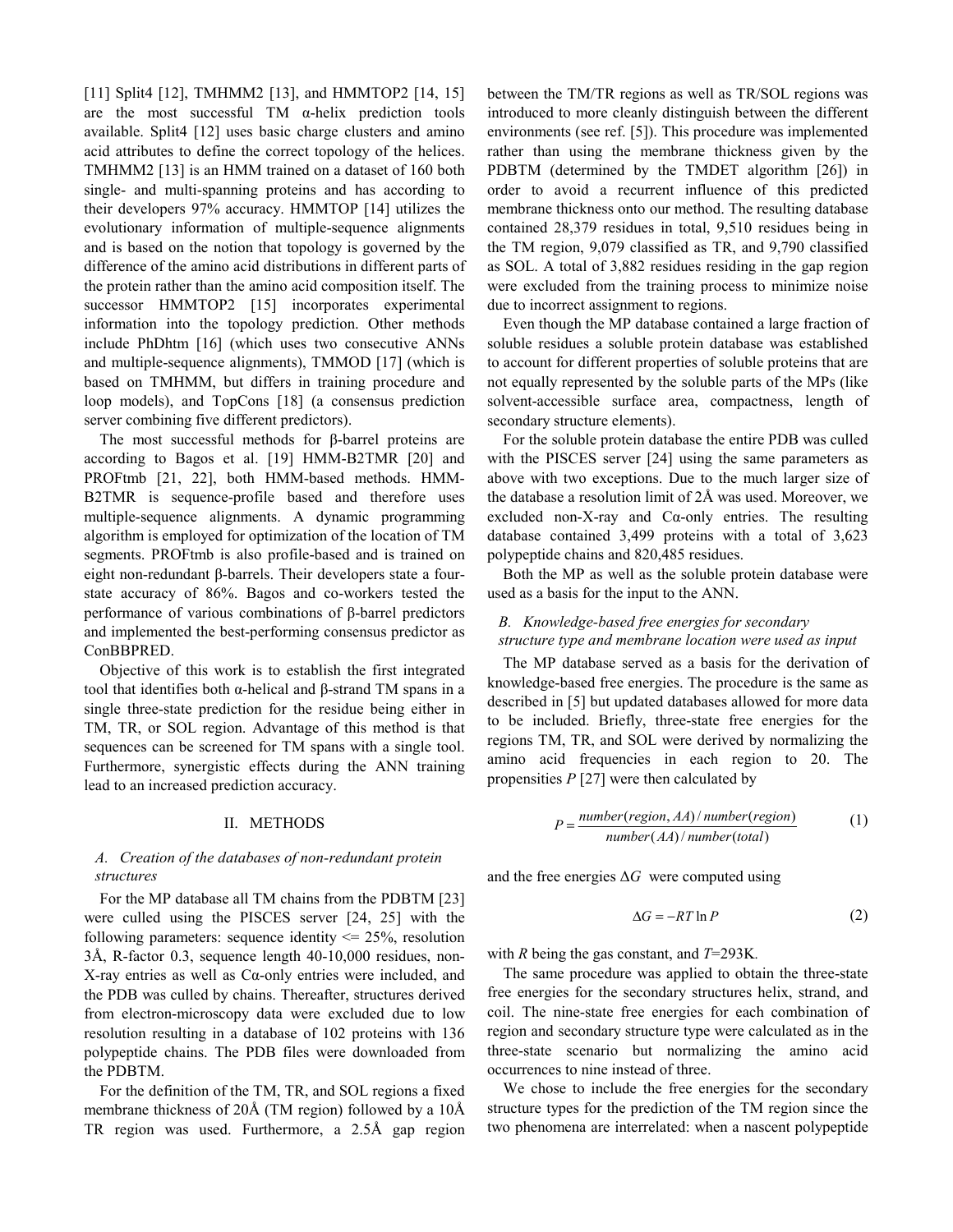chain in solution reaches the membrane interface the influence of the altered dielectric environment (as described by the free energies) leads to an increased formation of backbone hydrogen bonds and therefore to the formation of secondary structure.

The obtained free energies for these different scenarios were taken as input parameters for the ANN. Furthermore, several amino acid properties such as the steric parameter, polarizability, volume, iso-electric point, the solventaccessible surface area [28], and the position-specific scoring matrices obtained from PSIBLAST [29] were used as input parameters as they increased prediction accuracy in previous experiments [28]. PSIBLAST was run with three iterations and an E-value cutoff of 0.001.

### *C. Training procedure*

For each dataset (i.e. for each residue) the above mentioned input parameters were employed over a sequence window of 31 residues. Therefore (20 property descriptors + 20 numbers in the PSIBLAST profile)  $x$  31 residues = 1240 inputs were used for each dataset. The MP database (28,379 residues) served as a basis for the TM and TR region datasets, whereas the soluble protein database (820,485 residues) together with the MP database were used for the SOL region datasets. To construct the input files the residues were randomly chosen from the databases. In addition, the residues were chosen as to equally represent TM, TR, and SOL residues using an over-sampling procedure. Three dataset sizes of 9,000, 90,000, and 450,000 datasets (i.e. residues) were used for training where the training was started on the smallest dataset and consecutively increased to larger dataset sizes.

This balancing procedure was chosen to avoid an intrinsic bias of the method to predict one region over the other. It also maximizes the entropy in the training data and therefore the information content added by the ANN prediction.

For the training procedure the datasets were shuffled and then split into three subsets: 80% were used for training, 10% for monitoring the training progress, and 10% as an independent test set. Two ANNs were trained with 32 and 64 nodes in the hidden layer, respectively. The ANN with 64 nodes performed best in this case and the results are shown for this network.

The ANN is a feed-forward network with bias neurons trained with back-propagation of errors. Other network architectures have not been tested. In initial training phases the resilient propagation algorithm [30] displayed accelerated training behavior, faster convergence and higher robustness with respect to the initial training parameters than simple propagation. Therefore, the ANN was trained using the resilient propagation algorithm whereas simple propagation was used for final optimization of the weights.

## *D. Four examples illustrate the performance of the prediction tool*

The ANN prediction was applied to four MPs not

included in the training phase: two  $\alpha$ -helical bundles and two β-barrel proteins. The crystal-structures of the potassium channel KcsA (PDB ID 1k4c) elucidated by Rod McKinnon at a resolution of 2Å was chosen as first helical example protein. Furthermore, we chose lens aquaporin-0 (PDB ID 2b6p) in the open state that was determined by Walz and coworkers at 2.4Å. Unusual structural features in both proteins are half-helices with their adjacent loops returning to the extra-membrane region. As β-barrel proteins the Outer Membrane Protein W (OmpW – PDB ID 2f1t) crystallized by Tamm and van den Berg at 3Å and the NMR structure of OmpA (PDB ID 2ge4) determined by Tamm and Bushweller were selected.



Fig. 1. This figure illustrates the reason for the failure of a simple averaging procedure of hydrophobicity values for the prediction of βbarrel MPs. The arrow indicates a β-strand with its consecutive sidechains (Cα and Cβ atoms indicated as circles) pointing in opposite directions. Averaging over these positive and negative contributions yields a negligible transfer free energy value resulting in a very small probability of predicting this stretch as a TM span.

#### III. RESULTS AND DISCUSSION

Most of the TM prediction methods are specialized methods for α-helical proteins. β-strand TM spans, on the other hand, are much more difficult to predict because a simple averaging procedure is less effective when consecutive side-chains alternate in facing the polar interior and the apolar exterior of the barrel (see Fig. 1). This obstacle can be overcome using machine learning techniques such as ANNs, HMMs, or SVMs that are capable of recognizing such alternating patterns while distinguishing between α-helices and β-strands at the same time. In addition,  $\alpha$ -helices require  $\sim$ 19 residues to cross the lipid bilayer while β-strands require only  $\sim$ 9 residues. This difference results in a different optimal sequence window size for simple linear averaging strategies. However, nonlinear functions like ANNs can be optimized on a single larger window (here 31 residues) to work equally well for both scenarios.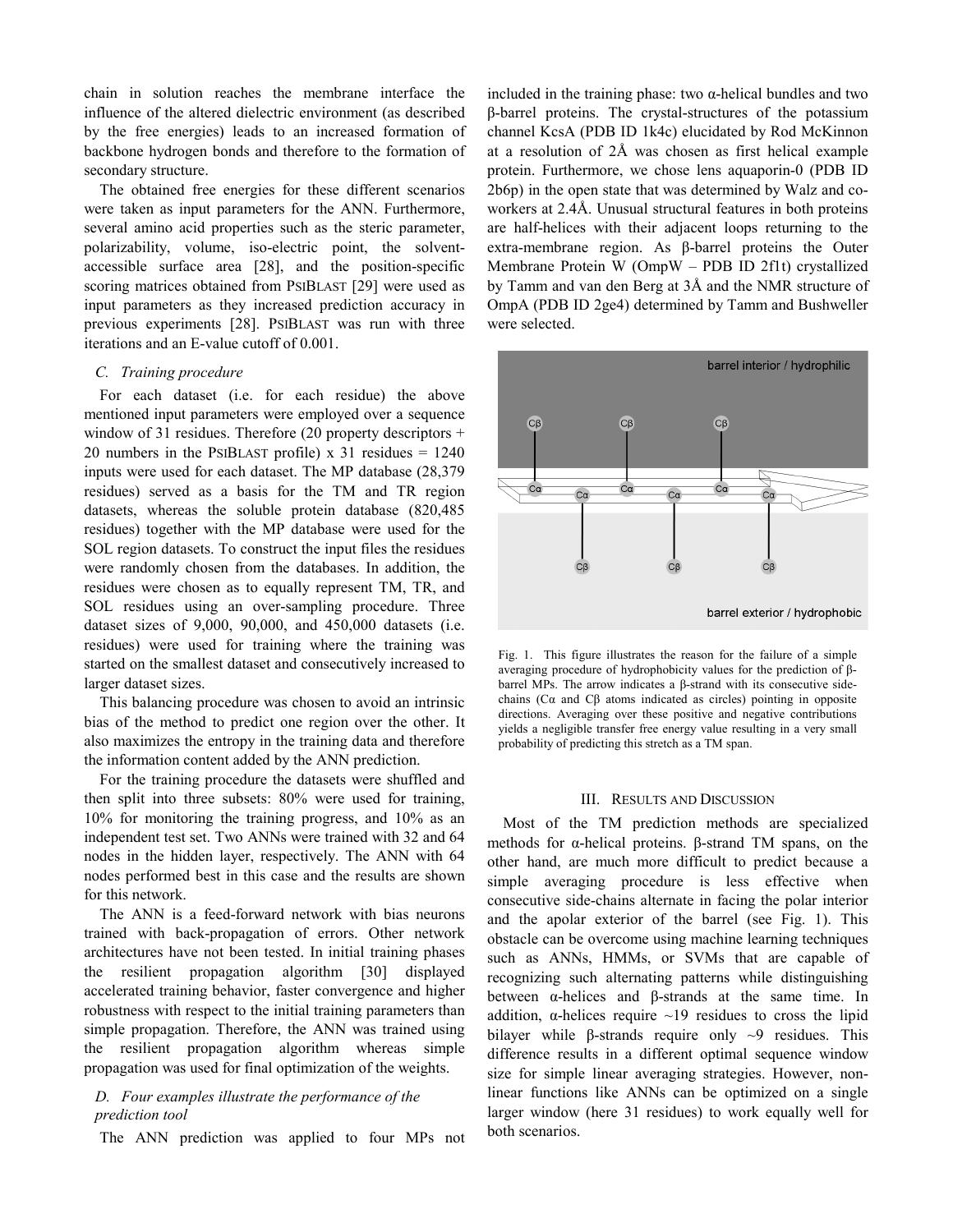#### *A. Resilient propagation accelerates training*

The ANN is implemented within the Bio-Chemical-Library developed in the Meiler laboratory (www.meilerlab.org) and written in the C++ programming language. It serves as a framework for a wide variety of biomedical applications, such as *de novo* protein tertiary structure prediction [31, 32] and virtual high-throughput screening. The training was started with a small dataset (9,000 datasets). Subsequently the number of datasets was increased to 90,000 and 450,000 datasets. The ANN was trained on each dataset using the resilient propagation algorithm until the error of the monitoring dataset was minimized (see Fig. 2). Afterwards the ANN was trained in simple propagation mode for several 100 iterations to reach the RMSD minimum. This procedure became necessary as resilient propagation is known to display unstable minimization behavior close to minima in the target function [30].



Fig. 2. The RMSD is plotted over the number of steps during the training procedure. Black indicates the RMSD of the training dataset, light gray for the monitoring dataset, and dark gray for the independent test set. The 'jumps' at 9,890 and 17,110 steps indicate a switch to a larger dataset (started with 9,000, then continued with 90,000, and 450,000 datasets). The flat line represents training using the simple propagation algorithm.

## *B. Trans-membrane free energies are important for training*

Fig. 3a) shows the sum of the input sensitivities plotted over the 31 residues in the sequence window used for input. The input sensitivity is defined as a partial derivative of an output value with respect to an input variable. The values are determined numerically after ANN training is completed. As expected, the center of the sequence window has the highest impact as reflected in the increased input sensitivities. This represents the importance of the pattern immediately adjacent to the residue of interest within an α-helix or βstrand. The sensitivities converge to a smaller constant value towards the edges of the window which reflects the significance of long-range interactions within the protein.

Such interactions are attributed to backbone hydrogen-bonds that stabilize β-barrel proteins as well as helix-helix contacts in  $\alpha$ -helical bundles. The large window size facilitates capturing part of this effect. The optimal window size was determined by testing window sizes of 15, 23, 31, 39, and 47 residues with 31 residues performing best.

Fig. 3b) shows the sum of the input sensitivities for the individual input properties. The highest sensitivity is observed for the PSIBLAST position-specific scoring matrices with a sensitivity of 2.0. The profile reflects evolutionary information of the protein sequence which is important for the distinction between α-helical bundles and β-barrel proteins. Furthermore, it is essential for the identification of TM spans because the likelihood for mutations contained in this profile provides information about the exposure to the polar solvent, membrane bilayer, or protein core.

Considerable influence have the free energies for the TM region, both in the three-state scenario (sensitivities  $TM =$ 1.2,  $TR = 0.6$ ,  $SOL = 0.8$ ) and in the nine-state scenario in conjunction with secondary structure types (see below). When considering secondary structure types the free energy for helices (sensitivity  $= 0.8$ ) contains more information than for strands (0.7). Both have a higher weight than the free



Fig. 3. In a) the sum of the weights are plotted over the residues in the sequence window. As expected, the weights for the center of the window are the largest, therefore having the most impact on the prediction. Residues at the edges of the window have less importance, although they might be involved in long-range hydrogen bonds for the prediction in βbarrels. Figure b) shows the sum of the weights versus the amino acid properties used as input for the ANN: steric = steric parameter; polari = polarizability; iso = isoelectric point; sasa = solvent accessible surface area;  $fe = free$  energy for the following secondary structure types and regions:  $h = helix$ ;  $s = strand$ ;  $c = coil$ ;  $tm = trans-membrane$ ;  $tr =$ transition region; sol = solution; blast = blast profile: the sum of the weights is normalized by 20 to represent the weight for a single amino acid.

energy for coil residues (0.5). Similarly, if the free energies for the secondary structure types are summed over TM, TR, and SOL regions, strands contain with 3.0 more information than helices with 2.8.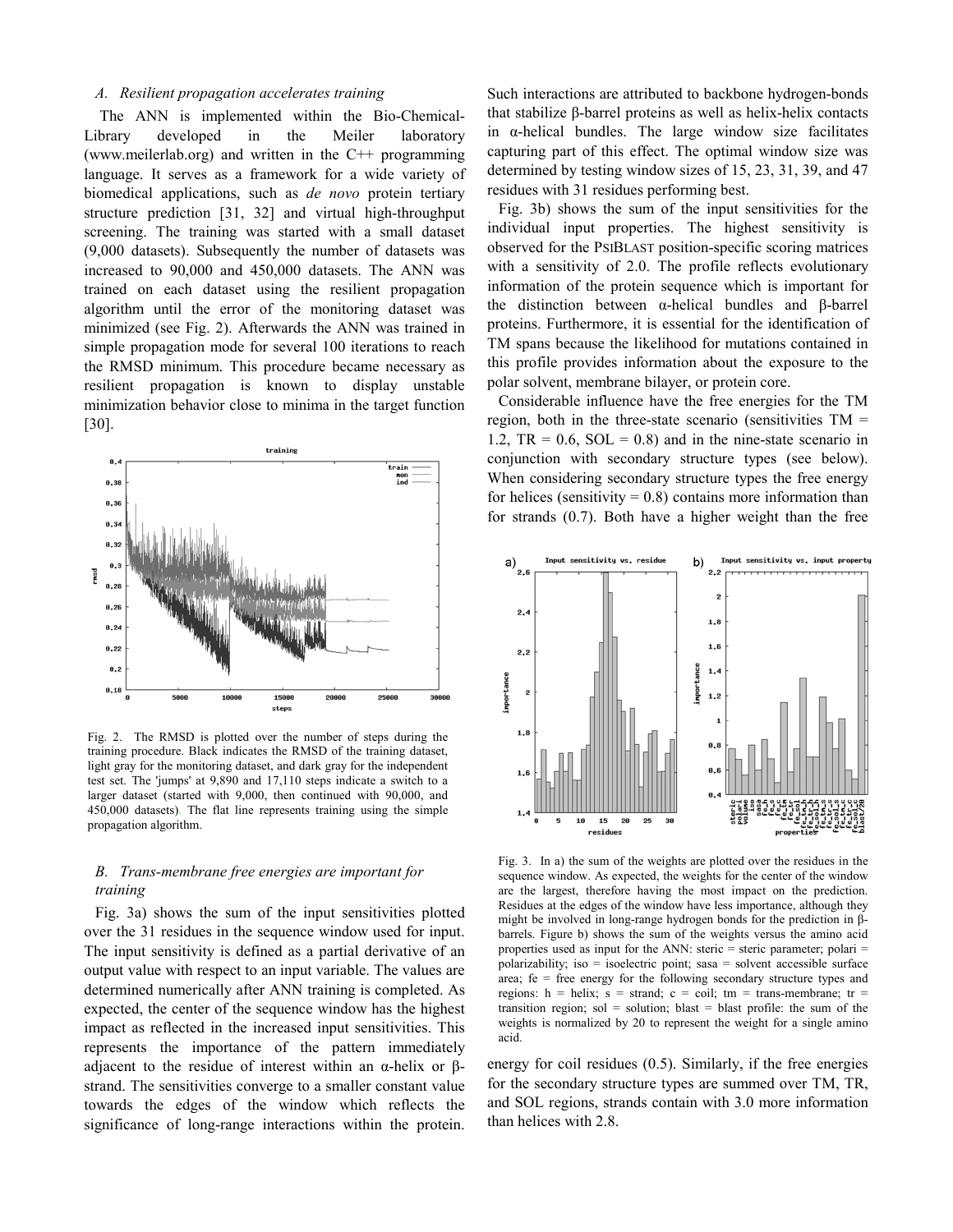The sensitivities for the free energies of the TM region in the 9-state scenario sum up to 3.6, whereas for the TR and

| <b>TABLE I</b><br>PREDICTION ACCURACY |                    |      |      |      |
|---------------------------------------|--------------------|------|------|------|
| prediction                            |                    |      |      |      |
|                                       |                    | sol  | tr   | tm   |
| observed<br>independent               | sol (SOL proteins) | 92.2 | 5.5  | 2.3  |
|                                       | sol (MPs)          | 74.9 | 17.7 | 7.4  |
|                                       | tr                 | 10.4 | 74.7 | 14.9 |
|                                       | tm                 | 5.4  | 22.1 | 72.6 |
| $\emph{observed}$<br>training         | sol (SOL proteins) | 91.4 | 6.2  | 2.4  |
|                                       | sol (MPs)          | 80.5 | 14.0 | 5.5  |
|                                       | tr                 | 15.5 | 76.8 | 7.8  |
|                                       | tm                 | 4.2  | 19.4 | 76.5 |

Accuracies of the prediction method on the independent and training datasets with the percentage of predicted residues in these regions. The percentage of correctly predicted residues is 79.6% for the independent and 81.3% for the training dataset. sol = solution,  $tr =$ transition region, tm = trans-membrane.

SOL these sums are smaller (2.3 and 2.0, respectively). The sum of the six amino acid properties (excluding the PSIBLAST matrices) is 3.4 reflecting a smaller per property

influence when compared to the free energy values. It is known, that the environment of residues plays a critical role in the formation of secondary structure. We therefore speculate that the ANN uses the free energy patterns efficiently for the identification of TM spans.

## *C. Per-residue accuracy is highest for soluble region*

We have shown previously [5] that the per-residue accuracy of the Wimley-White hydrophobicity scale is  $~50\%$ for the three-state prediction scenario using a simple averaging strategy. The UHS correctly classifies up to 57% of the residues. However, it was also shown, that this averaging procedure is much less effective when identifying TM β-strands in β-barrel proteins due to the alternating hydrophobicities of consecutive amino acids. Furthermore, such a simple scheme is not able to

incorporate different window lengths for helices and strands, as discussed above.

Table I shows the percentage of per-residue predictions for the three regions TM, TR, and SOL using the ANN method. The data is shown for both the independent and the training dataset. The diagonal matrix elements indicate correct predictions whereas off-diagonal elements represent false classifications. The agreement for the SOL is broken down into the accuracy for soluble proteins and MPs. It can be seen that the highest agreement is achieved in SOL for soluble proteins where 92% of the residues in the independent dataset and 91% of the residues in the training dataset are correctly predicted. For MPs the percentage agreement is lower with 75% for the independent and 81% for the training dataset. The interface region has an agreement of 75% and 77% correct predictions, respectively. This is expected since the interface region has two adjacent regions that detract correct predictions. In addition, the usage of a fixed membrane thickness will reduce prediction accuracy in this region [1]. The TM region has an agreement of 73%. Therefore, the prediction accuracies for MPs are similar for all of the three regions. The smaller agreement in the SOL for soluble parts of MPs than for soluble proteins has been observed earlier [5] and can be attributed to the



Fig. 4. The algorithm was applied to the sequence of four proteins and mapped onto the known protein structures. a) KcsA potassium channel (PDBID 1k4c); b) lens aquaporin-0 (PDBID 2b6p); c) Outer membrane protein W (PDBID 2f1t); d) Outer membrane protein A (PDBID 2ge4). Red indicates a prediction for being in TM, white represents a prediction for TR, and blue indicates a prediction for SOL. The membrane location is indicated by the black lines. The arrow in the close-up of panel a) points to the pore helix of the tetrameric channel which is a half-helix with the adjacent loop (representing the selectivity filter) returning to the extracellular side.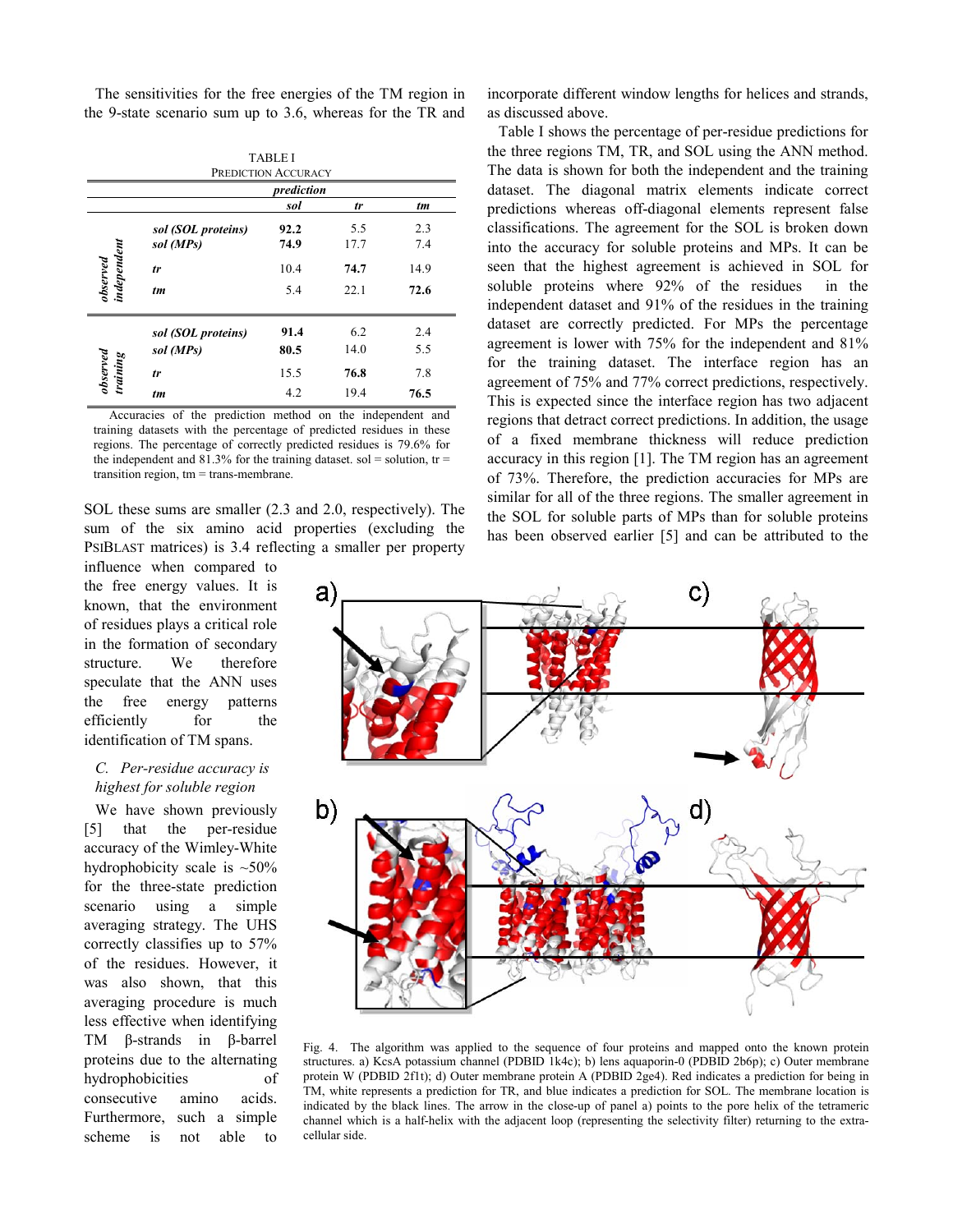difficulty of accurately pinpointing the exact beginnings and ends of the TM spans. In other words, the residues on the membrane surface are more often predicted as TM although they belong to the SOL region. Such residues are absent in soluble proteins resulting in a better performance.

#### *D. Four examples illustrate a successful prediction*

The algorithm was tested on four examples: two  $\alpha$ -helical proteins and two β-barrel proteins. Only the sequence of the proteins was used as input and the prediction was mapped onto the known protein structures as shown in Fig. 4.

Panel a) shows the crystal structure of the potassium channel KcsA (PDB ID 1k4c). The figure shows the correct prediction of the membrane location. The structure contains a half-helix (selectivity filter) with the adjacent loop returning to the extra-cellular side of the channel (see closeup). Since the correct prediction of such half-helices represents a particular challenge to the algorithm this indicates the ANNs ability to identify the correct location of these pore helices. For this example the ANN predicts 83% of the residues correctly. 95% of the TR residues and 90% of the TM residues are correctly identified. The unified hydrophobicity scale in conjunction with the simple window function implemented earlier [5] identifies 68% of the residues correctly with an accuracy of 21% for SOL, 55% for TR, and 90% for TM.

The prediction for the crystal structure of lens aquaporin-0 in the open state (PDB ID 2b6p) is shown in panel b). Again, all of the three regions are correctly identified. Overall, 75% of the residues are correctly classified. The accuracy is 93% for SOL, 81% for TR, and 68% for TM. The lower agreement in TM is due to the fact that there are isolated residues in the membrane that are predicted to be in SOL. One of the two half-helices is correctly predicted to be in the membrane (as seen by the upper arrow in the inset). The half-helices dip into the membrane and the adjacent loops return to the extra-membrane region. This represents a particular challenge for prediction algorithms since TM helices are usually much longer  $(-19 \text{ residues})$  and can be confused with hydrophobic regions in soluble proteins. This difficulty might be addressed by feeding the output of this prediction algorithm into a second ANN to obtain the final output. Such a procedure was applied in PSIPRED, one of the best secondary structure prediction algorithms to date [33].

Panel c) shows the structure of the Outer Membrane Protein W (OmpW – PDB ID 2f1t). The algorithm is able to correctly identify the location of TM strands. Overall, 73% of the residues are correctly identified with an accuracy of 100% for the TR, and 86% for the TM. The soluble region is not predicted as such since 71% of these residues are predicted to be in TR and 29% in the TM. This is indicated by the small helix at the bottom (see arrow) which is predicted to be in TM although it resides in SOL. For comparison, the unified hydrophobicity scale in conjunction with the simple window function implemented earlier [5] identifies 43% of the residues correctly with an accuracy of 29% for SOL, 75% for TR, and 27% for TM.

Panel d) shows the Outer Membrane Protein A (OmpA – PDB ID 2ge4). Also this example suggests that the algorithm is able to distinguish the different regions for β-barrel proteins. In this protein the overall prediction accuracy averages to 81%. 97% of the TR residues are correctly identified and 77% of the TM residues are correctly predicted. The algorithm identifies all of the 12 soluble residues as being in TR. However, they constitute only  $\sim$ 7% of the total residues in this small β-barrel.

#### IV. CONCLUSION

An artificial neural network was trained to predict the location of trans-membrane spans from the protein sequence. In contrast to earlier prediction tools which are specialized for either α-helical or β-barrel proteins, the method represents the first tool that predicts trans-membrane spans for both classes of proteins.

The artificial neural network was trained on a membrane protein and soluble protein database. As input served several amino acid properties and the position-specific scoring matrices from PSIBLAST. Furthermore, we used the free energies for (1) the three-state scenario of the residue being in helix, strand, and coil, (2) the three-state scenario of the residue being in trans-membrane, transition, and soluble region, and (3) the nine-state scenario with pair-wise combinations of the former. We found that the positionspecific scoring matrices and the free energies for the transmembrane region (both for individual secondary structure types as well as combined) had the highest impact on the prediction. In contrast, other amino acid properties were less important for the prediction.

Soluble residues were correctly predicted in 92% of the cases, for interface residues the accuracy was 75%, and for trans-membrane residues 73%. Therefore, in the three-state scenario, on average 79% of the residues are correctly predicted, which is a remarkable improvement compared to the prediction using simple hydrophobicity scales.

The algorithm was applied to four membrane proteins, two of α-helical nature and two β-barrel proteins. In these examples the prediction tool is able to classify 78% of the residues correctly. Even though half-helices are intrinsically difficult to predict, the predictor correctly identified two of three half-helices as trans-membrane spans. Since the tested proteins lack large soluble domains, the network has difficulties to identify short soluble loops and correctly classifies them only for one of the four examples.

#### ACKNOWLEDGMENT

The authors would like to thank Nils Woetzel and Mert Karakas for their help in establishing the databases and Ricardo Lugo and Danilo Selic for their work on the ANN.